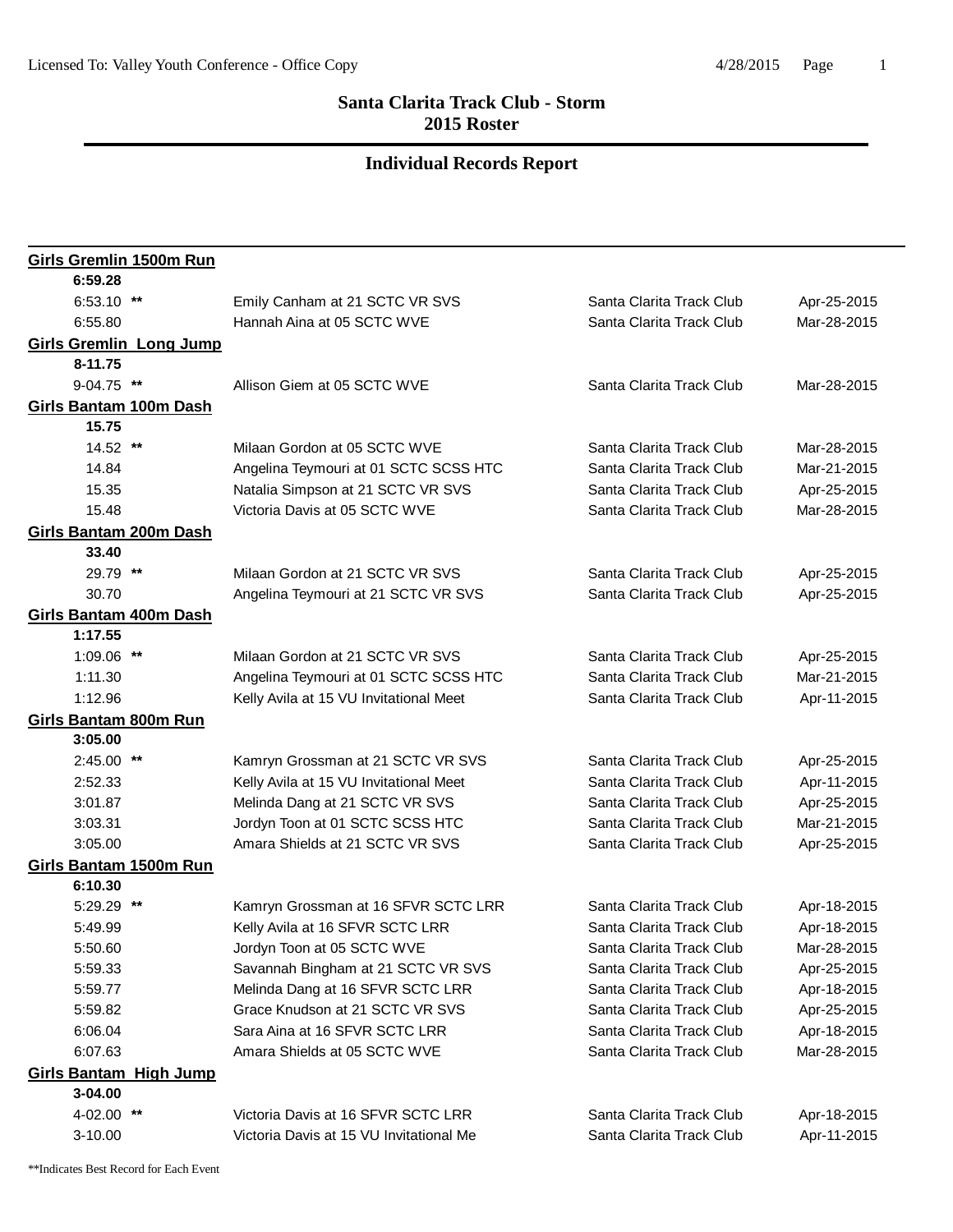#### **Individual Records Report**

| 3-10.00                       | Victoria Davis at 05 SCTC WVE           | Santa Clarita Track Club | Mar-28-2015 |
|-------------------------------|-----------------------------------------|--------------------------|-------------|
| 3-08.00                       | Victoria Davis at 01 SCTC SCSS HTC      | Santa Clarita Track Club | Mar-21-2015 |
| 3-06.00                       | Meagan Humphries at 10 NP SCTC          | Santa Clarita Track Club | Apr-04-2015 |
| 3-06.00                       | Meagan Humphries at 21 SCTC VR SVS      | Santa Clarita Track Club | Apr-25-2015 |
| <b>Girls Bantam Long Jump</b> |                                         |                          |             |
| 10-09.50                      |                                         |                          |             |
| 11-04.75 **                   | Victoria Davis at 10 NP SCTC            | Santa Clarita Track Club | Apr-04-2015 |
| 11-04.50                      | Victoria Davis at 16 SFVR SCTC LRR      | Santa Clarita Track Club | Apr-18-2015 |
| 11-03.50                      | Meagan Humphries at 01 SCTC SCSS HTC    | Santa Clarita Track Club | Mar-21-2015 |
| 11-00.50                      | Meagan Humphries at 15 VU Invitational  | Santa Clarita Track Club | Apr-11-2015 |
| 10-10.25                      | Victoria Davis at 01 SCTC SCSS HTC      | Santa Clarita Track Club | Mar-21-2015 |
| <b>Girls Midget 100m Dash</b> |                                         |                          |             |
| 14.20                         |                                         |                          |             |
| 13.32 **                      | Torianna Vatcher at 16 SFVR SCTC LRR    | Santa Clarita Track Club | Apr-18-2015 |
| 13.95                         | Alayna Rush at 16 SFVR SCTC LRR         | Santa Clarita Track Club | Apr-18-2015 |
| 14.09                         | Kelsey Schauble at 21 SCTC VR SVS       | Santa Clarita Track Club | Apr-25-2015 |
| 14.19                         | Cienna Cruz at 21 SCTC VR SVS           | Santa Clarita Track Club | Apr-25-2015 |
| <b>Girls Midget 200m Dash</b> |                                         |                          |             |
| 29.85                         |                                         |                          |             |
| 27.23 **                      | Torianna Vatcher at 16 SFVR SCTC LRR    | Santa Clarita Track Club | Apr-18-2015 |
| 29.07                         | Alayna Rush at 16 SFVR SCTC LRR         | Santa Clarita Track Club | Apr-18-2015 |
| 29.69                         | Grace E.Ming at 21 SCTC VR SVS          | Santa Clarita Track Club | Apr-25-2015 |
| 29.79                         | Abbey Littlejohns at 16 SFVR SCTC LRR   | Santa Clarita Track Club | Apr-18-2015 |
| 29.84                         | Cienna Cruz at 21 SCTC VR SVS           | Santa Clarita Track Club | Apr-25-2015 |
| <b>Girls Midget 400m Dash</b> |                                         |                          |             |
| 1:09.25                       |                                         |                          |             |
| 1:08.92 **                    | Grace E.Ming at 10 NP SCTC              | Santa Clarita Track Club | Apr-04-2015 |
| 1:08.96                       | Audrey Field at 16 SFVR SCTC LRR        | Santa Clarita Track Club | Apr-18-2015 |
| <b>Girls Midget 800m Run</b>  |                                         |                          |             |
| 2:52.80                       |                                         |                          |             |
| 2:35.08 **                    | Isabella Duarte at 16 SFVR SCTC LRR     | Santa Clarita Track Club | Apr-18-2015 |
| 2:47.63                       | Hayden Washington at 16 SFVR SCTC LRR   | Santa Clarita Track Club | Apr-18-2015 |
| 2:49.74                       | Adrianna Bingham at 21 SCTC VR SVS      | Santa Clarita Track Club | Apr-25-2015 |
| 2:52.76                       | Michaela Aguirre at 10 NP SCTC          | Santa Clarita Track Club | Apr-04-2015 |
| Girls Midget 1500m Run        |                                         |                          |             |
| 5:44.40                       |                                         |                          |             |
| 5:08.81 **                    | Isabella Duarte at 16 SFVR SCTC LRR     | Santa Clarita Track Club | Apr-18-2015 |
| 5:37.10                       | Hayden Washington at 15 VU Invitational | Santa Clarita Track Club | Apr-11-2015 |
| 5:39.60                       | Hannah Fredericks at 10 NP SCTC         | Santa Clarita Track Club | Apr-04-2015 |
| Girls Midget 3000m Run        |                                         |                          |             |
| 13:23.75                      |                                         |                          |             |
| 11:13.60 **                   | Isabella Duarte at 01 SCTC SCSS HTC     | Santa Clarita Track Club | Mar-21-2015 |
| 11:52.57                      | Hayden Washington at 21 SCTC VR SVS     | Santa Clarita Track Club | Apr-25-2015 |

\*\*Indicates Best Record for Each Event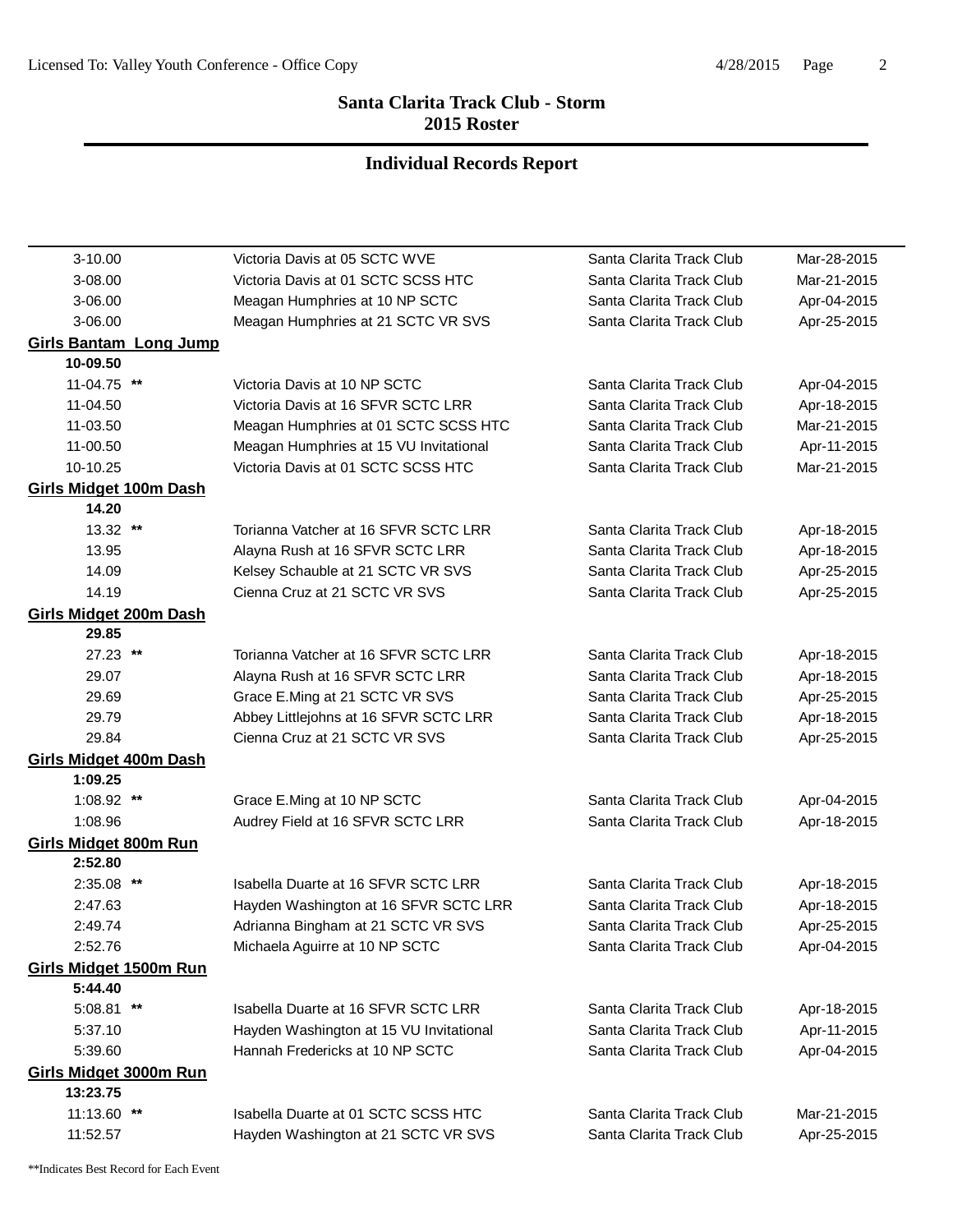| 12:05.70                        | Hannah Fredericks at 01 SCTC SCSS HTC   | Santa Clarita Track Club | Mar-21-2015 |
|---------------------------------|-----------------------------------------|--------------------------|-------------|
| 12:42.99                        | Emily Cruz at 16 SFVR SCTC LRR          | Santa Clarita Track Club | Apr-18-2015 |
| 12:45.56                        | Aleesa Stepan at 16 SFVR SCTC LRR       | Santa Clarita Track Club | Apr-18-2015 |
| 13:18.62                        | Leah Valles at 15 VU Invitational Meet  | Santa Clarita Track Club | Apr-11-2015 |
| 13:19.18                        | Adrianna Bingham at 05 SCTC WVE         | Santa Clarita Track Club | Mar-28-2015 |
| <b>Girls Midget 80m Hurdles</b> |                                         |                          |             |
| 16.70                           |                                         |                          | 2015        |
| 15.01 **                        | Kendall Schauble at 05 SCTC WVE         | Santa Clarita Track Club | Mar-28-2015 |
| 15.57                           | Abbey Littlejohns at 21 SCTC VR SVS     | Santa Clarita Track Club | Apr-25-2015 |
| 15.82                           | Natalie Lin at 16 SFVR SCTC LRR         | Santa Clarita Track Club | Apr-18-2015 |
| 16.40                           | Alayna Rush at 01 SCTC SCSS HTC         | Santa Clarita Track Club | Mar-21-2015 |
| 16.58                           | Danae Wolf at 05 SCTC WVE               | Santa Clarita Track Club | Mar-28-2015 |
| <b>Girls Midget High Jump</b>   |                                         |                          |             |
| 4-01.00                         |                                         |                          |             |
| 4-09.00 **                      | Kendall Schauble at 21 SCTC VR SVS      | Santa Clarita Track Club | Apr-25-2015 |
| 4-08.00                         | Kendall Schauble at 05 SCTC WVE         | Santa Clarita Track Club | Mar-28-2015 |
| <b>Girls Midget Long Jump</b>   |                                         |                          |             |
| 12-03.00                        |                                         |                          |             |
| 12-08.00 **                     | Abbey Littlejohns at 01 SCTC SCSS HTC   | Santa Clarita Track Club | Mar-21-2015 |
| 12-05.75                        | Abbey Littlejohns at 15 VU Invitational | Santa Clarita Track Club | Apr-11-2015 |
| 12-03.50                        | Abbey Littlejohns at 10 NP SCTC         | Santa Clarita Track Club | Apr-04-2015 |
| 12-03.25                        | Abbey Littlejohns at 05 SCTC WVE        | Santa Clarita Track Club | Mar-28-2015 |
| <b>Girls Midget Shot Put</b>    |                                         |                          |             |
| 21-06.00                        |                                         |                          | 2015        |
| 36-02.00 **                     | Kelsey Schauble at 21 SCTC VR SVS       | Santa Clarita Track Club | Apr-25-2015 |
| 35-04.00                        | Kelsey Schauble at 15 VU Invitational M | Santa Clarita Track Club | Apr-11-2015 |
| 33-10.50                        | Kelsey Schauble at 16 SFVR SCTC LRR     | Santa Clarita Track Club | Apr-18-2015 |
| 33-05.00                        | Kelsey Schauble at 05 SCTC WVE          | Santa Clarita Track Club | Mar-28-2015 |
| 31-08.00                        | Kelsey Schauble at 01 SCTC SCSS HTC     | Santa Clarita Track Club | Mar-21-2015 |
| <b>Girls Youth 100m Dash</b>    |                                         |                          |             |
| 13.60                           |                                         |                          |             |
| $13.15$ **                      | Montana James at 05 SCTC WVE            | Santa Clarita Track Club | Mar-28-2015 |
| 13.54                           | Delaney Sherwood at 21 SCTC VR SVS      | Santa Clarita Track Club | Apr-25-2015 |
| <b>Girls Youth 200m Dash</b>    |                                         |                          |             |
| 28.30                           |                                         |                          |             |
| 28.08 **                        | Gabrielle Ellis at 15 VU Invitational M | Santa Clarita Track Club | Apr-11-2015 |
| 28.29                           | Delaney Sherwood at 21 SCTC VR SVS      | Santa Clarita Track Club | Apr-25-2015 |
| <b>Girls Youth 400m Dash</b>    |                                         |                          |             |
| 1:06.20                         |                                         |                          |             |
| 1:01.69 **                      | Gabrielle Ellis at 15 VU Invitational M | Santa Clarita Track Club | Apr-11-2015 |
| 1:02.59                         | Tori Waldeck at 16 SFVR SCTC LRR        | Santa Clarita Track Club | Apr-18-2015 |
| 1:04.20                         | Shelbi Schauble at 05 SCTC WVE          | Santa Clarita Track Club | Mar-28-2015 |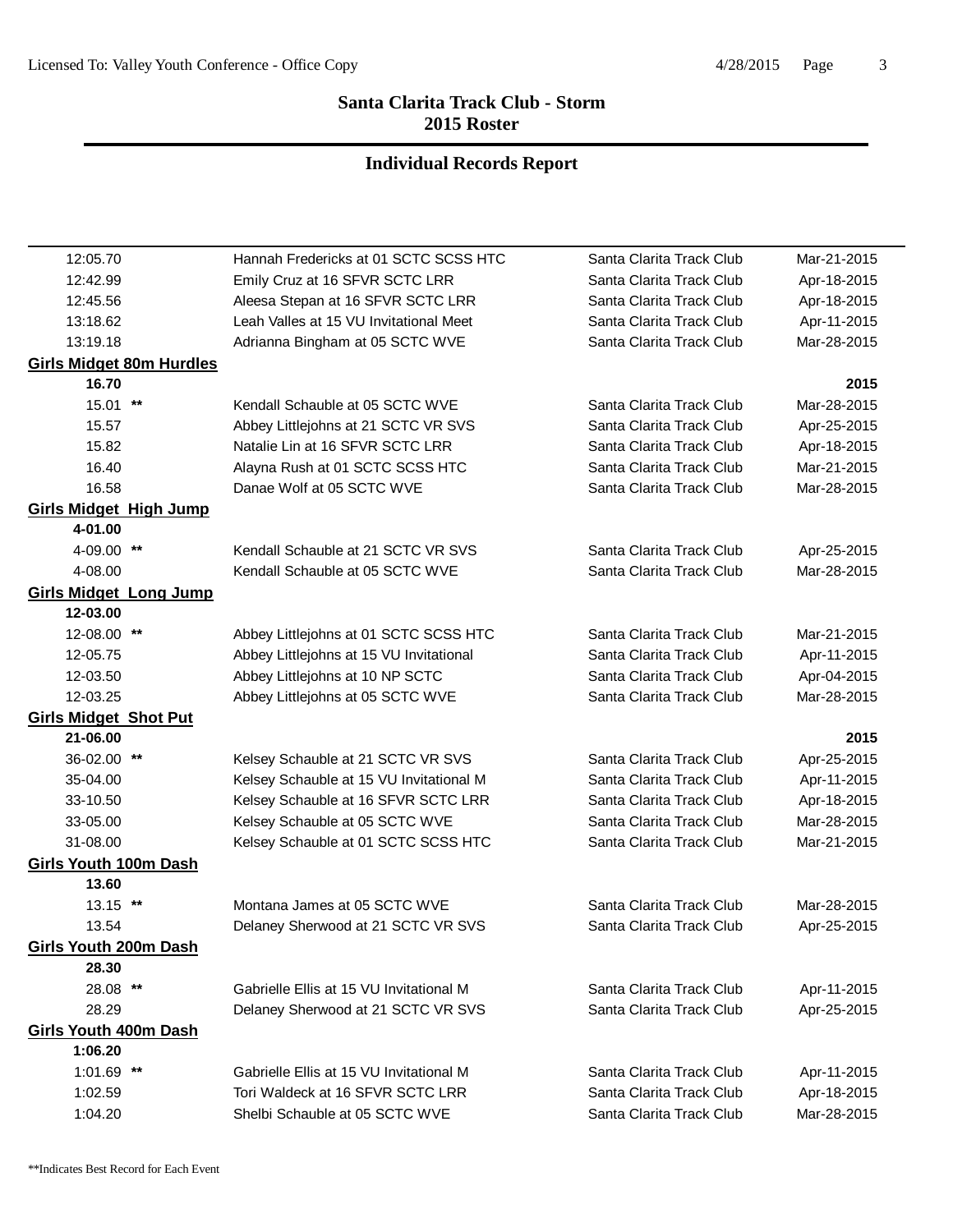#### **Individual Records Report**

| <b>Girls Youth 800m Run</b>            |                                         |                          |             |
|----------------------------------------|-----------------------------------------|--------------------------|-------------|
| 2:39.35                                |                                         |                          |             |
| 2:29.58 **                             | Tori Waldeck at 16 SFVR SCTC LRR        | Santa Clarita Track Club | Apr-18-2015 |
| 2:32.72                                | Shelbi Schauble at 16 SFVR SCTC LRR     | Santa Clarita Track Club | Apr-18-2015 |
| 2:32.78                                | Audrey Dang at 16 SFVR SCTC LRR         | Santa Clarita Track Club | Apr-18-2015 |
| 2:33.02                                | Kaela Berretta at 16 SFVR SCTC LRR      | Santa Clarita Track Club | Apr-18-2015 |
| 2:38.46                                | Sienna Frye at 21 SCTC VR SVS           | Santa Clarita Track Club | Apr-25-2015 |
| 2:38.86                                | Amaya Aguilar at 16 SFVR SCTC LRR       | Santa Clarita Track Club | Apr-18-2015 |
| <b>Girls Youth 1500m Run</b>           |                                         |                          |             |
| 5:33.50                                |                                         |                          |             |
| 4:57.93 **                             | Tori Waldeck at 21 SCTC VR SVS          | Santa Clarita Track Club | Apr-25-2015 |
| 5:15.31                                | Kaela Berretta at 21 SCTC VR SVS        | Santa Clarita Track Club | Apr-25-2015 |
| 5:16.55                                | Audrey Dang at 15 VU Invitational Meet  | Santa Clarita Track Club | Apr-11-2015 |
| 5:19.46                                | Sienna Frye at 01 SCTC SCSS HTC         | Santa Clarita Track Club | Mar-21-2015 |
| 5:29.14                                | Amaya Aguilar at 21 SCTC VR SVS         | Santa Clarita Track Club | Apr-25-2015 |
| <b>Girls Youth 3000m Run</b>           |                                         |                          |             |
| 12:59.00                               |                                         |                          |             |
| 11:27.00 **                            | Kaela Berretta at 05 SCTC WVE           | Santa Clarita Track Club | Mar-28-2015 |
| 11:27.20                               | Audrey Dang at 05 SCTC WVE              | Santa Clarita Track Club | Mar-28-2015 |
| 12:18.85                               | Amaya Aguilar at 05 SCTC WVE            | Santa Clarita Track Club | Mar-28-2015 |
| 12:19.23                               | Kylie Rasplicka at 16 SFVR SCTC LRR     | Santa Clarita Track Club | Apr-18-2015 |
| 12:41.49                               | Sarah Benitez at 15 VU Invitational Mee | Santa Clarita Track Club | Apr-11-2015 |
| <b>Girls Youth Long Jump</b>           |                                         |                          |             |
| 14-01.00                               |                                         |                          |             |
| 15-02.75 **                            | Montana James at 10 NP SCTC             | Santa Clarita Track Club | Apr-04-2015 |
| 14-09.25                               | Montana James at 05 SCTC WVE            | Santa Clarita Track Club | Mar-28-2015 |
| 14-05.00                               | Montana James at 01 SCTC SCSS HTC       | Santa Clarita Track Club | Mar-21-2015 |
| <b>Boys Gremlin 100m Dash</b><br>15.92 |                                         |                          |             |
| 15.06 **                               | Caleb Ogbu at 21 SCTC VR SVS            | Santa Clarita Track Club | Apr-25-2015 |
| <b>Boys Gremlin 200m Dash</b>          |                                         |                          |             |
| 34.05                                  |                                         |                          |             |
| 31.65 **                               | Caleb Ogbu at 16 SFVR SCTC LRR          | Santa Clarita Track Club | Apr-18-2015 |
| <b>Boys Gremlin 400m Dash</b>          |                                         |                          |             |
| 1:19.13                                |                                         |                          |             |
| $1:17.05$ **                           | Caleb Ogbu at 21 SCTC VR SVS            | Santa Clarita Track Club | Apr-25-2015 |
| <b>Boys Gremlin 800m Run</b>           |                                         |                          |             |
| 3:15.70                                |                                         |                          |             |
| $3:14.74$ **                           | Lucas Vooijs at 05 SCTC WVE             | Santa Clarita Track Club | Mar-28-2015 |
| <b>Boys Gremlin 1500m Run</b>          |                                         |                          |             |
| 6:30.56                                |                                         |                          |             |
| $6:16.12$ **                           | Caleb Fredericks at 01 SCTC SCSS HTC    | Santa Clarita Track Club | Mar-21-2015 |
| 6:20.84                                | Lucas Vooijs at 01 SCTC SCSS HTC        | Santa Clarita Track Club | Mar-21-2015 |
|                                        |                                         |                          |             |

\*\*Indicates Best Record for Each Event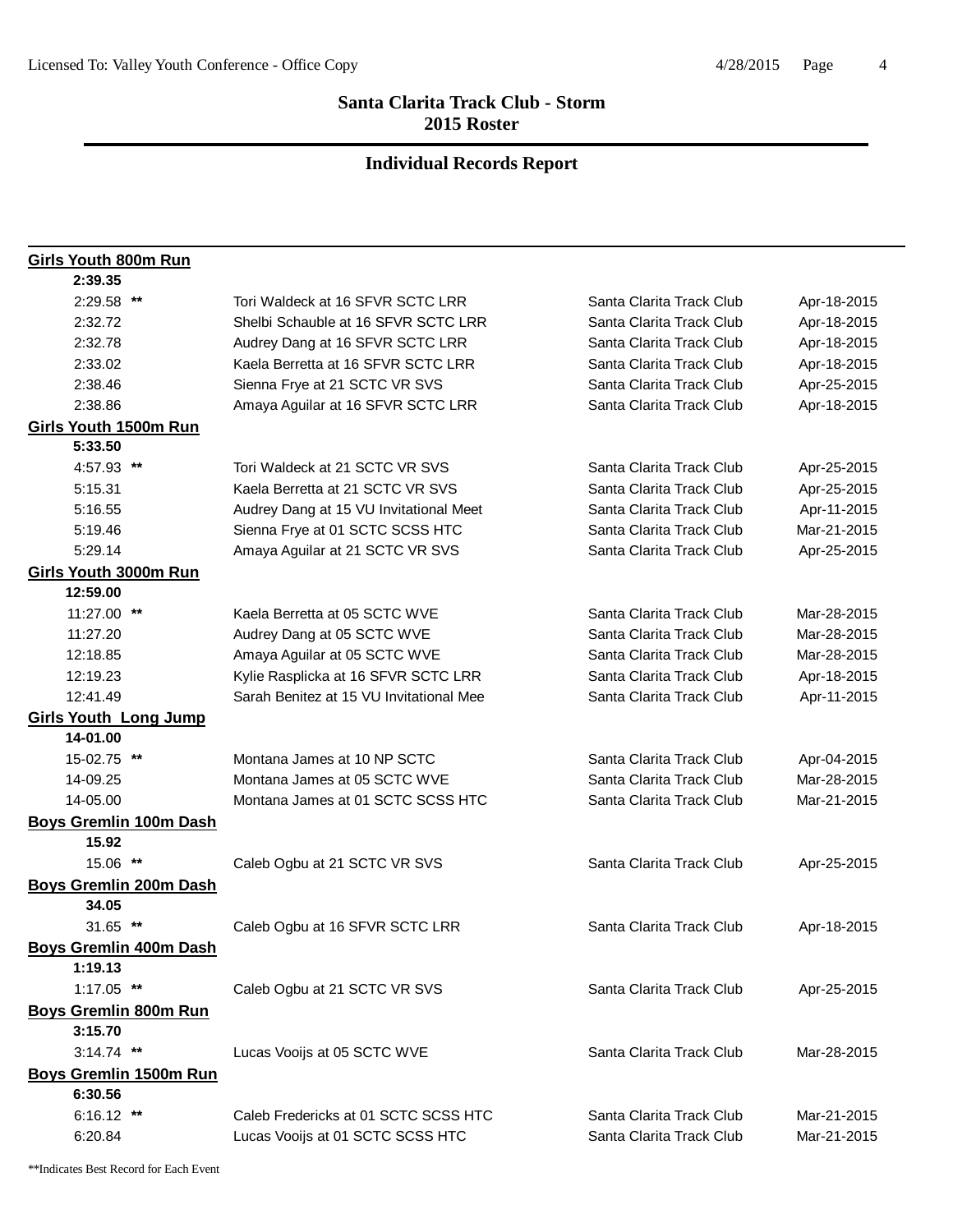| 6:26.40                      | Brennan Givens at 21 SCTC VR SVS        | Santa Clarita Track Club | Apr-25-2015 |
|------------------------------|-----------------------------------------|--------------------------|-------------|
| <b>Boys Bantam 100m Dash</b> |                                         |                          |             |
| 14.77                        |                                         |                          |             |
| 14.77 **                     | Nickolas Valenzuela at 21 SCTC VR SVS   | Santa Clarita Track Club | Apr-25-2015 |
| Boys Bantam 200m Dash        |                                         |                          |             |
| 30.65                        |                                         |                          |             |
| 30.49 **                     | Luke Eldridge at 21 SCTC VR SVS         | Santa Clarita Track Club | Apr-25-2015 |
| <b>Boys Bantam 1500m Run</b> |                                         |                          |             |
| 5:48.00                      |                                         |                          |             |
| 5:43.91 **                   | Jacob Fredericks at 01 SCTC SCSS HTC    | Santa Clarita Track Club | Mar-21-2015 |
| <b>Boys Bantam Long Jump</b> |                                         |                          |             |
| 11-06.00                     |                                         |                          |             |
| 12-02.00 **                  | Nickolas Valenzuela at 10 NP SCTC       | Santa Clarita Track Club | Apr-04-2015 |
| 12-02.00                     | Nickolas Valenzuela at 05 SCTC WVE      | Santa Clarita Track Club | Mar-28-2015 |
| 12-01.50                     | Marcus Espinosa at 10 NP SCTC           | Santa Clarita Track Club | Apr-04-2015 |
| 12-01.00                     | Marcus Espinosa at 05 SCTC WVE          | Santa Clarita Track Club | Mar-28-2015 |
| 11-11.50                     | Luke Eldridge at 05 SCTC WVE            | Santa Clarita Track Club | Mar-28-2015 |
| 11-08.25                     | Luke Eldridge at 21 SCTC VR SVS         | Santa Clarita Track Club | Apr-25-2015 |
| 11-07.00                     | Marcus Espinosa at 15 VU Invitational M | Santa Clarita Track Club | Apr-11-2015 |
| <b>Boys Bantam Shot Put</b>  |                                         |                          |             |
| 20-00.00                     |                                         |                          | 2015        |
| 20-00.50 **                  | Glenn Fujii at 21 SCTC VR SVS           | Santa Clarita Track Club | Apr-25-2015 |
| <b>Boys Midget 100m Dash</b> |                                         |                          |             |
| 13.60                        |                                         |                          |             |
| $13.21$ **                   | Nkemka Chukwumerije at 21 SCTC VR SVS   | Santa Clarita Track Club | Apr-25-2015 |
| 13.41                        | Dallas Guidry at 15 VU Invitational Mee | Santa Clarita Track Club | Apr-11-2015 |
| 13.58                        | Zach Turner at 16 SFVR SCTC LRR         | Santa Clarita Track Club | Apr-18-2015 |
| <b>Boys Midget 200m Dash</b> |                                         |                          |             |
| 28.70                        |                                         |                          |             |
| 26.82 **                     | Nkemka Chukwumerije at 21 SCTC VR SVS   | Santa Clarita Track Club | Apr-25-2015 |
| 27.83                        | Amari Powell at 21 SCTC VR SVS          | Santa Clarita Track Club | Apr-25-2015 |
| 28.44                        | Dallas Guidry at 16 SFVR SCTC LRR       | Santa Clarita Track Club | Apr-18-2015 |
| 28.49                        | Dante Ogbu at 21 SCTC VR SVS            | Santa Clarita Track Club | Apr-25-2015 |
| <b>Boys Midget 400m Dash</b> |                                         |                          |             |
| 1:04.75                      |                                         |                          |             |
| 1:01.20 **                   | Zach Turner at 16 SFVR SCTC LRR         | Santa Clarita Track Club | Apr-18-2015 |
| 1:03.96                      | Nkemka Chukwumerije at 05 SCTC WVE      | Santa Clarita Track Club | Mar-28-2015 |
| <b>Boys Midget 800m Run</b>  |                                         |                          |             |
| 2:38.40                      |                                         |                          |             |
| 2:32.40 **                   | Nicholas Serrano at 16 SFVR SCTC LRR    | Santa Clarita Track Club | Apr-18-2015 |
| 2:35.98                      | Jacob Aina at 16 SFVR SCTC LRR          | Santa Clarita Track Club | Apr-18-2015 |
|                              |                                         |                          |             |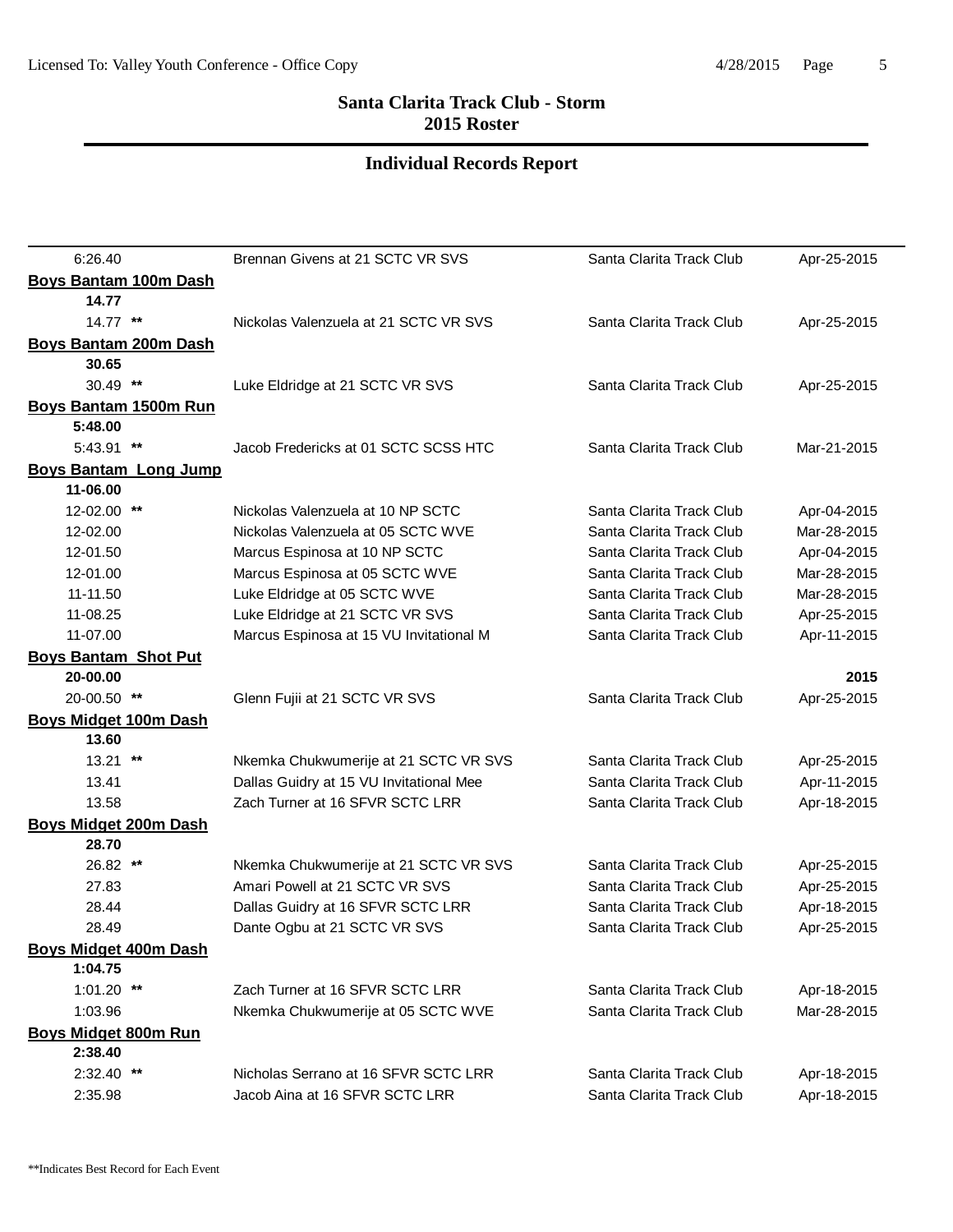#### **Individual Records Report**

| <b>Boys Midget 1500m Run</b> |                                         |                          |             |
|------------------------------|-----------------------------------------|--------------------------|-------------|
| 5:22.00                      |                                         |                          |             |
| 5:00.08 **                   | Nicholas Serrano at 16 SFVR SCTC LRR    | Santa Clarita Track Club | Apr-18-2015 |
| 5:13.42                      | Jacob Aina at 01 SCTC SCSS HTC          | Santa Clarita Track Club | Mar-21-2015 |
| <b>Boys Midget 3000m Run</b> |                                         |                          |             |
| 11:30.00                     |                                         |                          |             |
| 11:02.44 **                  | Nicholas Serrano at 05 SCTC WVE         | Santa Clarita Track Club | Mar-28-2015 |
| <b>Boys Midget Long Jump</b> |                                         |                          |             |
| 13-01.00                     |                                         |                          |             |
| 14-03.50 **                  | Nkemka Chukwumerije at 21 SCTC VR SVS   | Santa Clarita Track Club | Apr-25-2015 |
| 13-09.50                     | Nkemka Chukwumerije at 10 NP SCTC       | Santa Clarita Track Club | Apr-04-2015 |
| 13-09.00                     | Nkemka Chukwumerije at 05 SCTC WVE      | Santa Clarita Track Club | Mar-28-2015 |
| 13-05.00                     | Nkemka Chukwumerije at 01 SCTC SCSS HTC | Santa Clarita Track Club | Mar-21-2015 |
| <b>Boys Midget Shot Put</b>  |                                         |                          |             |
| 27-00.00                     |                                         |                          | 2015        |
| 30-02.00 **                  | Alex Jenney at 16 SFVR SCTC LRR         | Santa Clarita Track Club | Apr-18-2015 |
| 29-06.00                     | Alex Jenney at 21 SCTC VR SVS           | Santa Clarita Track Club | Apr-25-2015 |
| 28-08.50                     | Alex Jenney at 10 NP SCTC               | Santa Clarita Track Club | Apr-04-2015 |
| 28-06.00                     | Alex Jenney at 15 VU Invitational Meet  | Santa Clarita Track Club | Apr-11-2015 |
| 28-00.50                     | Alex Jenney at 05 SCTC WVE              | Santa Clarita Track Club | Mar-28-2015 |
| 28-00.00                     | Vincent Jordan at 15 VU Invitational Me | Santa Clarita Track Club | Apr-11-2015 |
| 27-07.00                     | Alex Jenney at 01 SCTC SCSS HTC         | Santa Clarita Track Club | Mar-21-2015 |
| <b>Boys Youth 100m Dash</b>  |                                         |                          |             |
| 12.60                        |                                         |                          |             |
| 11.76 **                     | Solomon Strader at 21 SCTC VR SVS       | Santa Clarita Track Club | Apr-25-2015 |
| 12.18                        | Mya Davis at 21 SCTC VR SVS             | Santa Clarita Track Club | Apr-25-2015 |
| 12.37                        | Isaiah Turner at 21 SCTC VR SVS         | Santa Clarita Track Club | Apr-25-2015 |
| <b>Boys Youth 200m Dash</b>  |                                         |                          |             |
| 26.00                        |                                         |                          |             |
| 24.18 **                     | Solomon Strader at 21 SCTC VR SVS       | Santa Clarita Track Club | Apr-25-2015 |
| 25.09                        | Mya Davis at 16 SFVR SCTC LRR           | Santa Clarita Track Club | Apr-18-2015 |
| 25.23                        | Isaiah Turner at 16 SFVR SCTC LRR       | Santa Clarita Track Club | Apr-18-2015 |
| 25.82                        | Nick Jenney at 21 SCTC VR SVS           | Santa Clarita Track Club | Apr-25-2015 |
| <b>Boys Youth 400m Dash</b>  |                                         |                          |             |
| 58.80                        |                                         |                          |             |
| 57.56 **                     | Nick Jenney at 15 VU Invitational Meet  | Santa Clarita Track Club | Apr-11-2015 |
| 58.45                        | Antonio Marroquin at 01 SCTC SCSS HTC   | Santa Clarita Track Club | Mar-21-2015 |
| <b>Boys Youth 800m Run</b>   |                                         |                          |             |
| 2:25.70                      |                                         |                          |             |
| 2:16.69 **                   | Cory Ellis at 16 SFVR SCTC LRR          | Santa Clarita Track Club | Apr-18-2015 |
| 2:17.49                      | Rylan Wadkins at 21 SCTC VR SVS         | Santa Clarita Track Club | Apr-25-2015 |
| 2:19.20                      | Kobe Serrano at 01 SCTC SCSS HTC        | Santa Clarita Track Club | Mar-21-2015 |
| 2:19.39                      | David Flores at 16 SFVR SCTC LRR        | Santa Clarita Track Club | Apr-18-2015 |

\*\*Indicates Best Record for Each Event